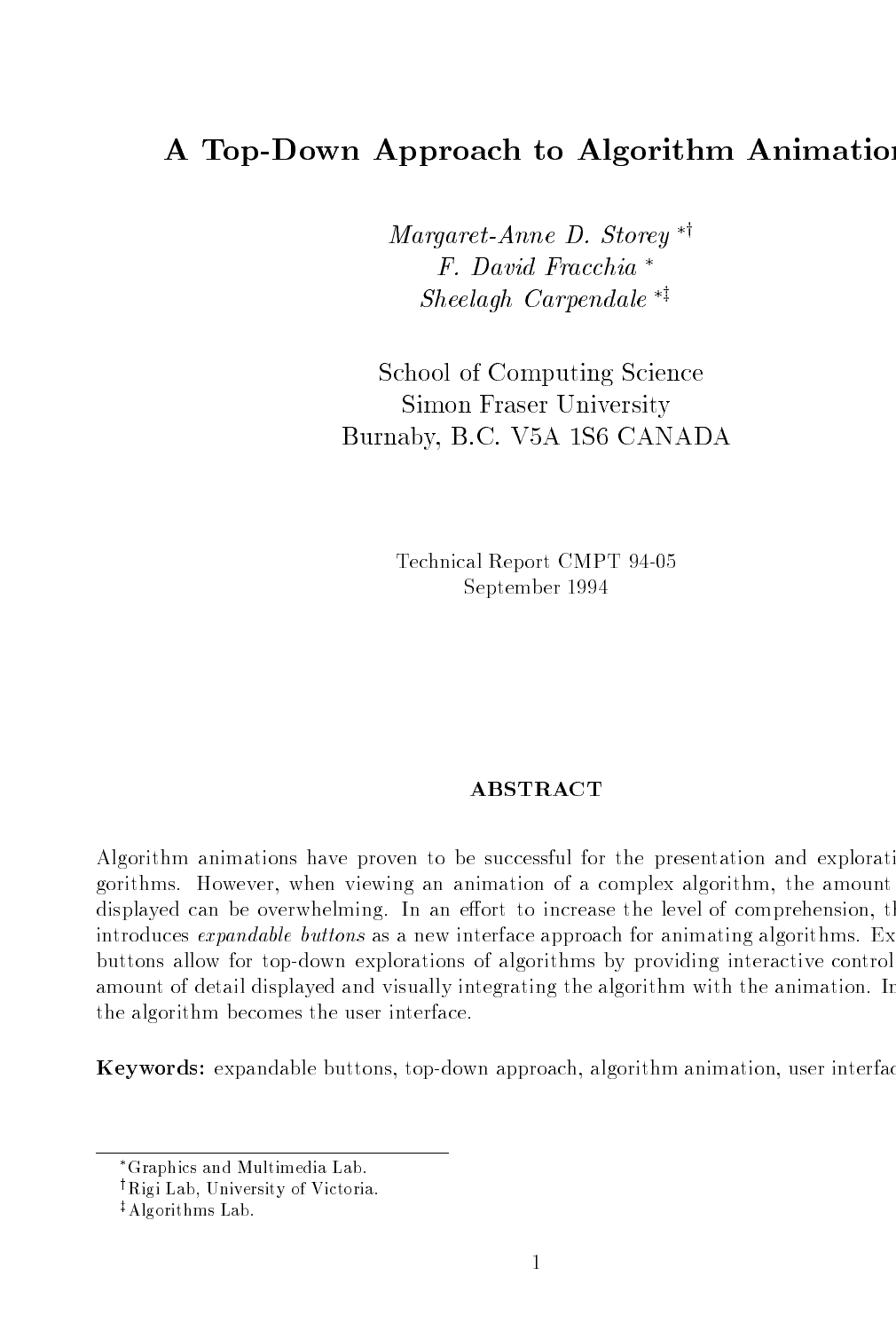### Introduction  $\mathbf{1}$

Traditionally, algorithms are presented using increasing levels of detail and complexity. in the classroom or textbook, the algorithm name and purpose are first introduced, fol an overview of the main steps in the algorithm. The presenter then guides the student the complexities of the algorithm by providing further details about each of these ste result is a top-down presentation an approach which has historically worked well in th and presentation of large software systems

A drawback of this traditional approach is that the student is constrained to follow the or pace of the presentation chosen by the instructor or author The approach is static and address the diversity of each individual's skill and learning.

A more dynamic approach is the use of animations which allow for the exploration of alg According to Stasko [12], algorithm animation "is the process of abstracting a program operations and semantics and creating dynamic graphical views of those abstraction animation, or visualization, should allow for multiple levels of abstraction and be custor

A number of successful animation environments exist, but are often inadequate, particular animating complex algorithms. One problem is that the animations often present too mu for the average user to digest. Tools may exist for altering the granularity of the detail p but more often than not, the user needs some prior knowledge of the algorithm or guidant this

Often images are used when text would have been a more appropriate choice  $[9]$ . Then informative algorithm animations, is for text to complement pictures. This is important user is to associate steps in the algorithm with animation events. Some systems prese of program code in conjunction with the animation  $[4]$ . However, making a direct as between these views is often difficult, especially for large, complex examples  $[3]$ .

This paper introduces *expandable buttons* as a new interface approach for animating alg This method integrates the traditional top-down approach with the dynamic capabilit teractive computer animation. Steps and substeps of the algorithm are visually linked resulting animation by representing each step in terms of a user interface widget. This a the selection of which (sub)steps to animate and permits the user to interact with the a through the algorithm itself. In essence, the algorithm has become the user interface.

Section 2 outlines the necessary features of an effective algorithm animation with refe existing systems The top-down approach is described in Section and illustrated thr animation of a complex algorithm in Section 4. Finally, Section 5 discusses the advant limitations of this approach, and outlines future work.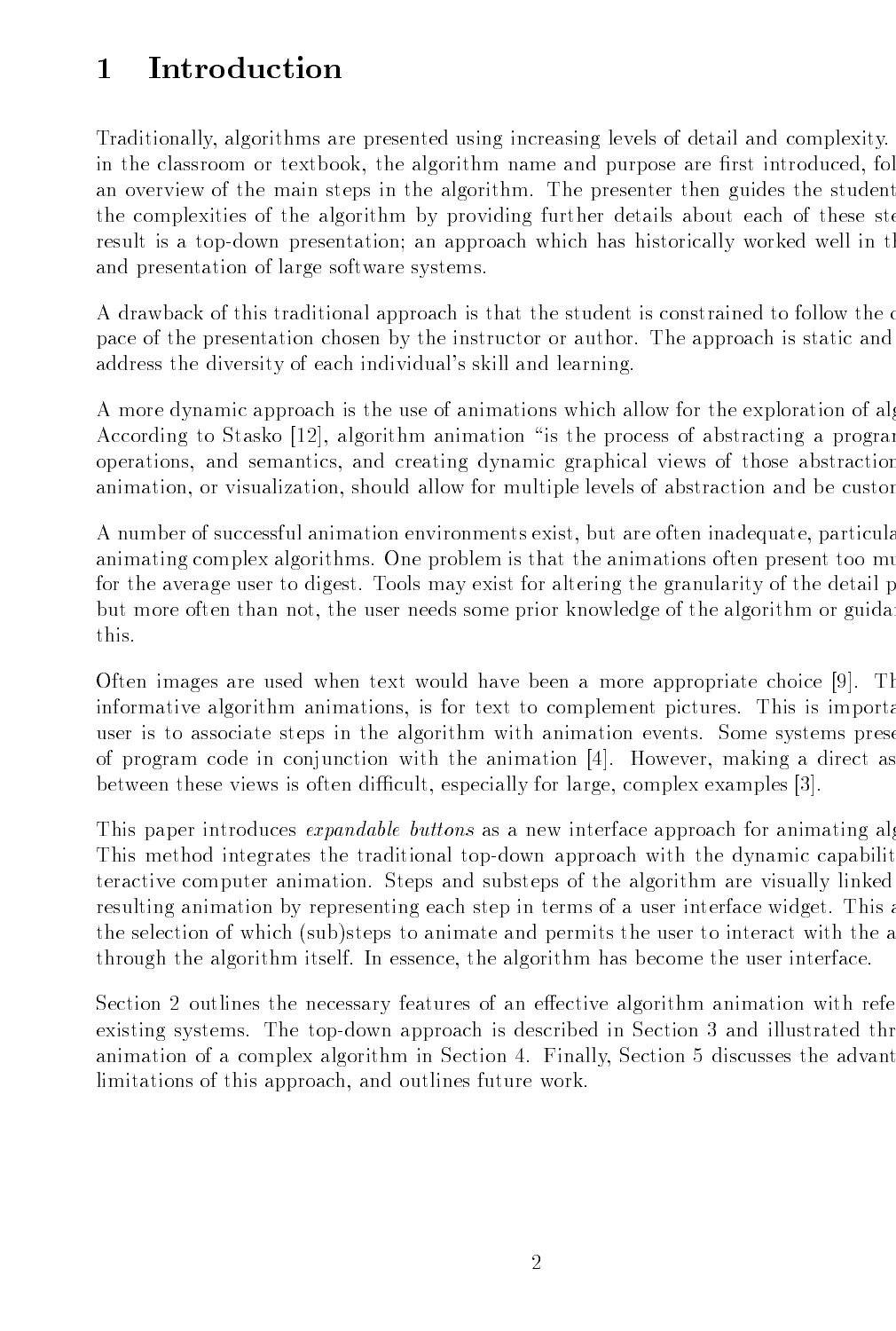#### $\overline{2}$ Requirements for an Effective Algorithm Anima

The development of the top-down approach relies on the identi cation of the necessary ments for an election and  $\mathbf{r}$  those targeted towards a goal or in the species or in the species or in the species or in the species of  $\mathbf{r}$ example, the requirements for teaching an algorithm will not be the same as those for in a student how to write algorithms

Algorithms are animated or visualized for a variety of reasons One is to teach student write algorithm  $\mathcal{N}$  . The Novices Algorithm Teacher NAT  $\mathcal{N}$  assisted to assiste assisted to assisted to assisted to assisted to assisted to assiste assisted to assiste assisted to assisted to assiste assisted to enrolled in an introductory computer science course. Another is to aid in the design and of algorithms to support the Balsa system claims to support the Balsa system  $\mathcal{A}$ animated to teach specific algorithms or data structures  $\mathcal{B}$  and  $\mathcal{B}$  are defined to the structures of  $\mathcal{B}$ Zeus  $[2]$  are examples of animation environments which assist in this area.

The approach in this paper was designed with the intent of allowing students and c scientists to learn and explore complex algorithms. Once the purpose of the animation targeted audience has been identified, the important features of the animation become a

- Intuitive representations. The choice of objects to represent the data structures is the understanding of the algorithm. Intuitive abstractions of the data aid in the under ing of the objects and their manipulation  $|6|$ . Also important is the transition of between successive frames in the animation [11].
- User interaction Interaction is vital to interacting part in the permits that the model of parameters at run-time to control aspects of the animation while Zeus 
all adjustment through direct manipulation and immediate update of all visible views
- Animation controls. Due to the diversity of skills and learning, the user should to control the speed of the animation and pause or stop at will. GeoBench [10] navigational controls such as stop, start, continue, automatic or step through a adjustment
- $\bullet$  *Multiple Views.* Illustrating different aspects of the algorithm simultaneously, code views for example, is a useful tool for displaying different aspects of an algorithm. alleviates the problem of trying to display too much detail on any one window
- $\bullet$  History. By storing an account of interactions and animations, a user can replay pa (rewind) or restart from a previous position in the animation. Balsa  $\lceil 3 \rceil$  stores such data in a script for such purposes This is useful for re-exploring previous animatio
- $\bullet$  *Granularity.* Being able to select the level of detail presented is vital to the under of the algorithm. This is particularly true for complex algorithms. The ability to into a step to reveal and animate its substeps (expose more detail) allows for the and tailored exploration of the algorithm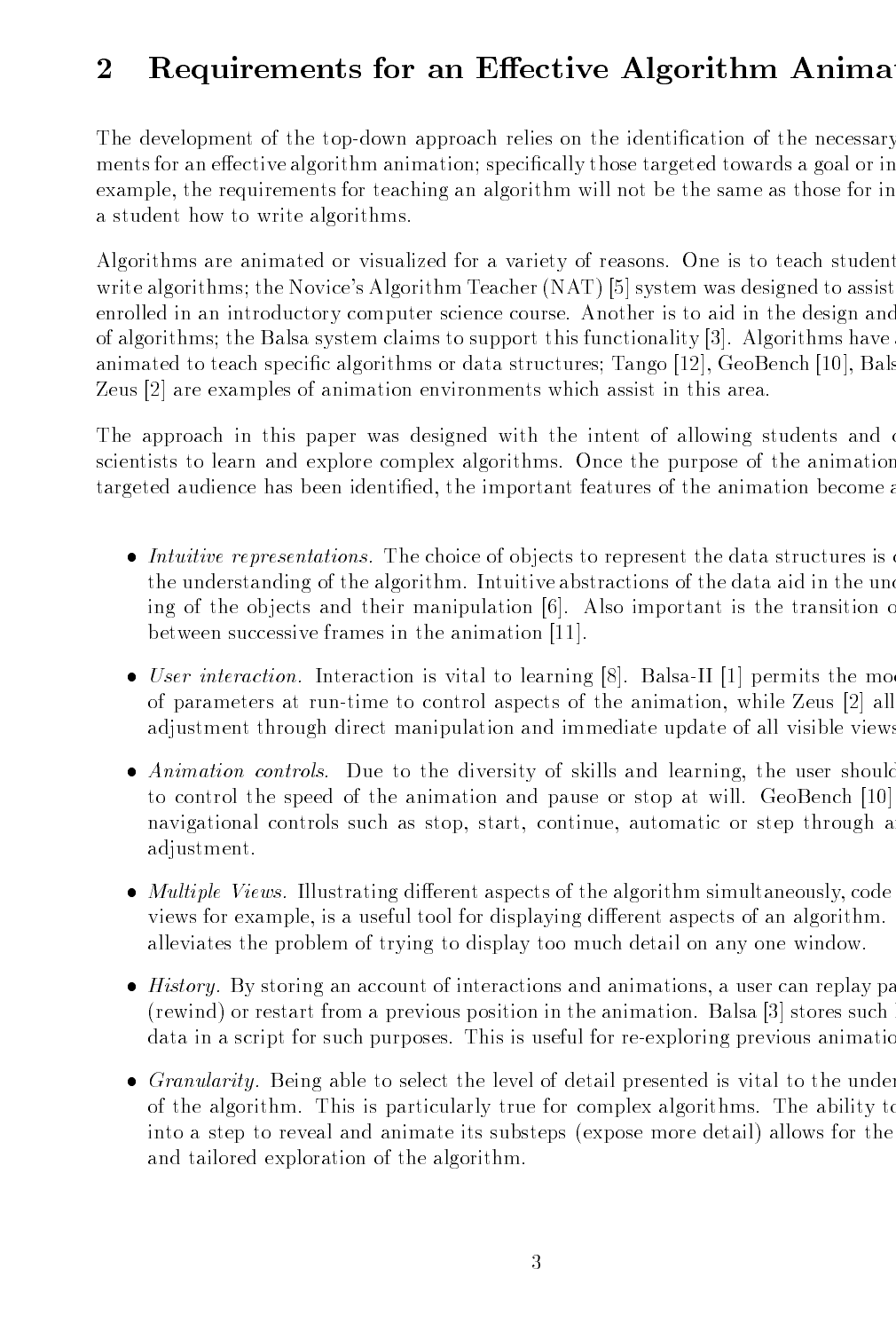

Figure - Expandable button example a A collapsed button labeled QuickSort b QuickSort is to reveal its children (substeps): "Divide", "Conquer" and "Combine", which are collapsed.

 $\bullet$  Integration. It is important that the student be able to relate each animation event in the algorithm, thus maintaining context. Balsa  $[3]$  meets this requirement by s view of the algorithm in textual form

Given these requirements the top-down approach is developed in the next section

#### 3 The Top-Down Approach

To create an algorithm animation suitable for top-down exploration we propose an eec interface item called an *expandable button*. While an expandable button is similar in ap to a simple push button, its function is closer to that of a menu item. In some systems, a particular menu item reveals a submenu Analogously choosing an expandable button multiple child buttons

An expandable button is associated with every step in the algorithm and is labeled w scription of the step (see Figure 1). If its child buttons (corresponding to its substeps) are then the button is *expanded*, otherwise it is *collapsed*.

To distinguish between different levels of abstraction, child buttons are placed directly but parent and their text indented to the right. Furthermore, collapsed buttons are colo expanded buttons are blue, and those without children are black.<sup>1</sup>

The expandable buttons are stored in a scrollable windows are stored in a scrollable windows too scrollable windows too scrollable windows too scrollable windows too scrollable windows too scrollable windows too scrollabl fit in a single window. Only those buttons displayed in the scrollable window will be an

<sup>&</sup>lt;sup>1</sup>For these and subsequent figures, the colours of the text on the buttons reflect the conversion of colo scale, and do not represent highlighting.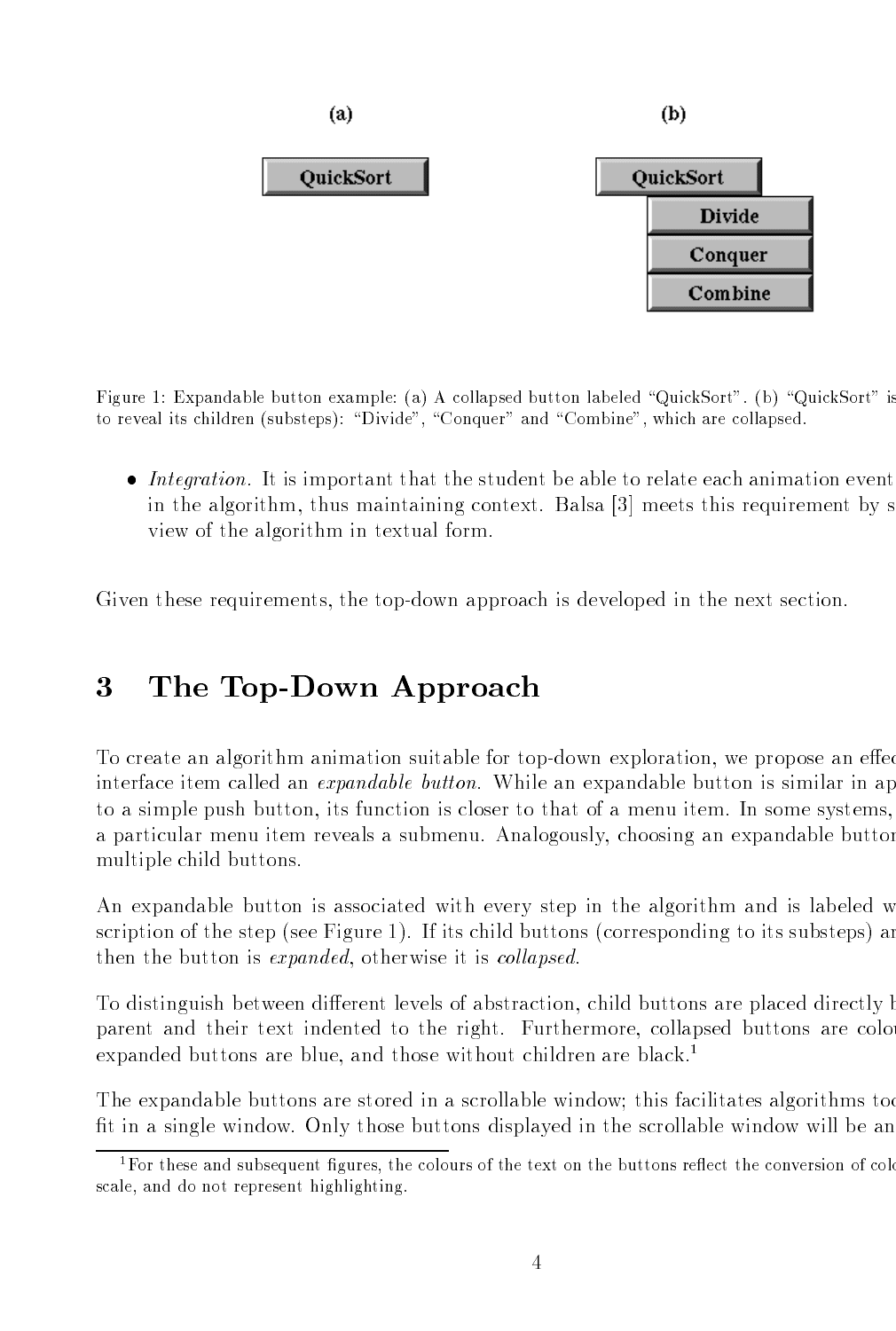| <br>Controls<br>D                                      |
|--------------------------------------------------------|
| Rewind Play Fast Forward<br>$ \textsf{Stop} $<br>Pause |
|                                                        |
| Pause Factor (secs)                                    |
| <b>Done</b>                                            |

Figure Animation control panel

The top-down algorithm animation proceeds as follows Initially there is only one butto describing the name and purpose of the algorithm. When expanded, the highest level ste algorithm are revealed

The user selects *Play* from a control panel (Figure 2) to start the animation. The control p vides other navigational controls for speed adjustments (pause time between display of a frames rewind fast-forward pause and stop

In order to relate each selected step of the algorithm with the corresponding animation ev expandable button has a tag associated with it. As each step is animated, its tag is higher  $(see Figure 3).$ 

The user has full control over which steps are animated and in how much detail, since o corresponding to the visible expandable buttons are displayed. The user may choose to the main steps to get an overall feel of how the algorithm works, then reveal more detain more about about the intricacies of the algorithm. This allows users with different  $\beta$ learning skills to view only those parts of the algorithm they are interested in

This section has developed the concept of expandable buttons which when used in con with an algorithm animation allow for the top-down exploration of algorithms To dem the effectiveness of this approach, an example was created presenting a sophisticated alg

#### An Example 4

the top-commute spectrum is particularly suitable for animating complexed algorithments are a it is too overwhelming to present all the details at once One such algorithm is the Planar Convex Hull Algorithm" developed by Kirkpatrick and Seidel [7].

Given a set of n points, the algorithm computes the H points  $(H \leq n)$  which lie on the b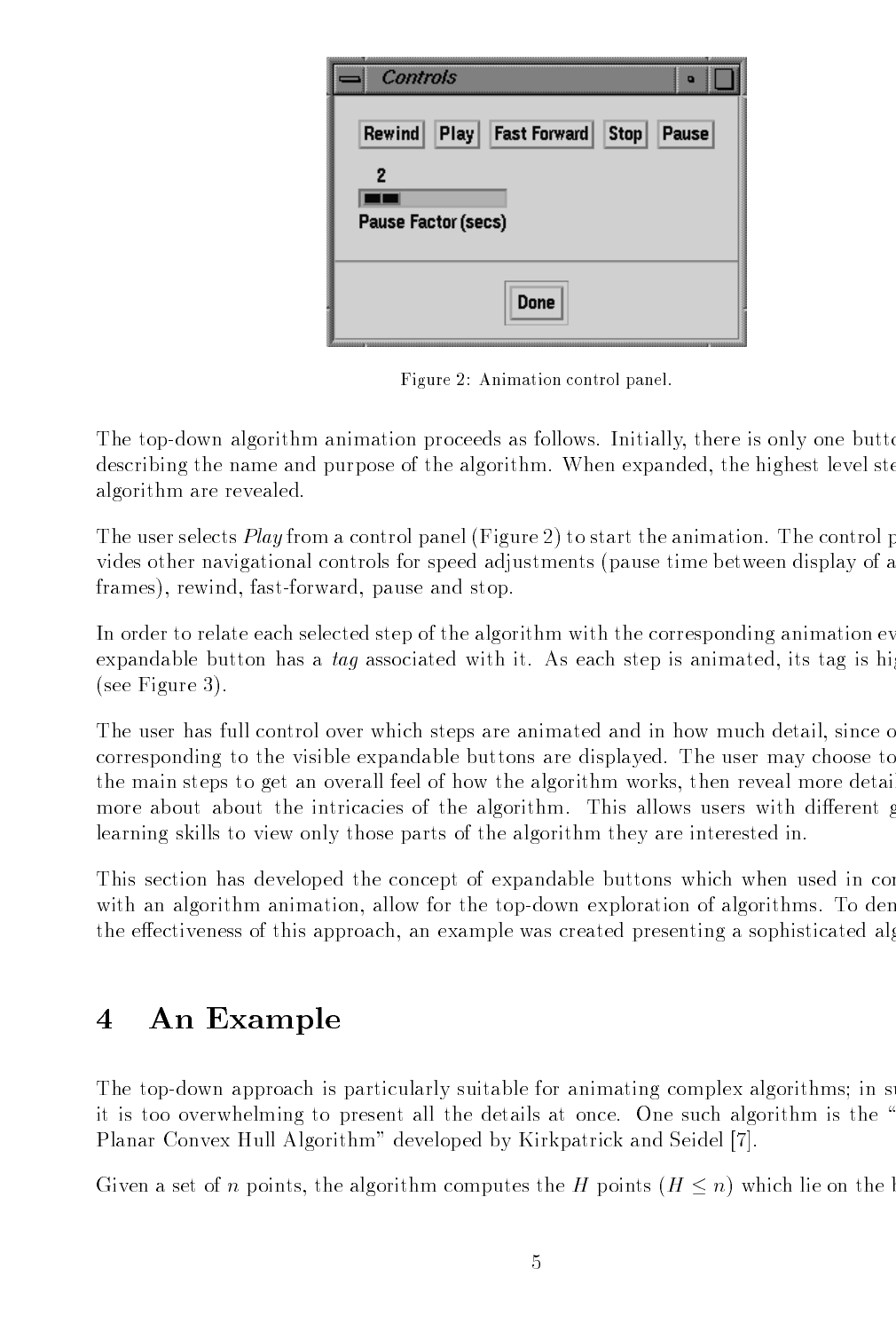

Figure 3: Associating algorithm steps to the animation via button tags. In this example, the animation step Conquer within Quick Sort Algorithm.

of the convex hull of this set, with worst case time complexity  $O(n \log H)$ . The convex holds smallest polygon which contains the entire set. Figure 4 shows the convex hull of a set Here the user has not expanded the initial "Ultimate Convex Hull Algorithm" button animation consists of one image only displaying the convex hull

The algorithm uses a variant of the divide and conquer paradigm called the marria conquest principle. This principle breaks the problem into subproblems and determine combine their solutions without actually computing them. This approach reverses the steps of the traditional divide and conquer method of divide, conquer, and marry. The a is that redundancies between subproblems to be merged can be eliminated

The algorithm constructs the convex hull in two pieces, upper and lower, then mergertogether. These three steps are displayed in Figure 5. Here the user expanded the Convex Hull Algorithm button. The figure captures the animation of the computation upper hull

The convex hull of the upper set of points is computed by dividing the set into two eq halves using a vertical line and finding a *bridge*. The bridge is the edge of the convex h intersects the dividing line Points which lie below the bridge are eliminated since the belong to the upper hull (see Figure 6). These steps are then applied recursively to the remaining on either side of the vertical line (the two *ears*) to complete the upper hull. illustrates the substeps resulting from the expansion of the *Compute the hull of the* button. Note that these substeps are also expandable.

The lower hull is computed by reflecting the lower set of points about a horizontal line, tr ing the set into an upper set and solving the problem as above. The result is then reflee and merged with the upper hull to form the convex hull of the entire set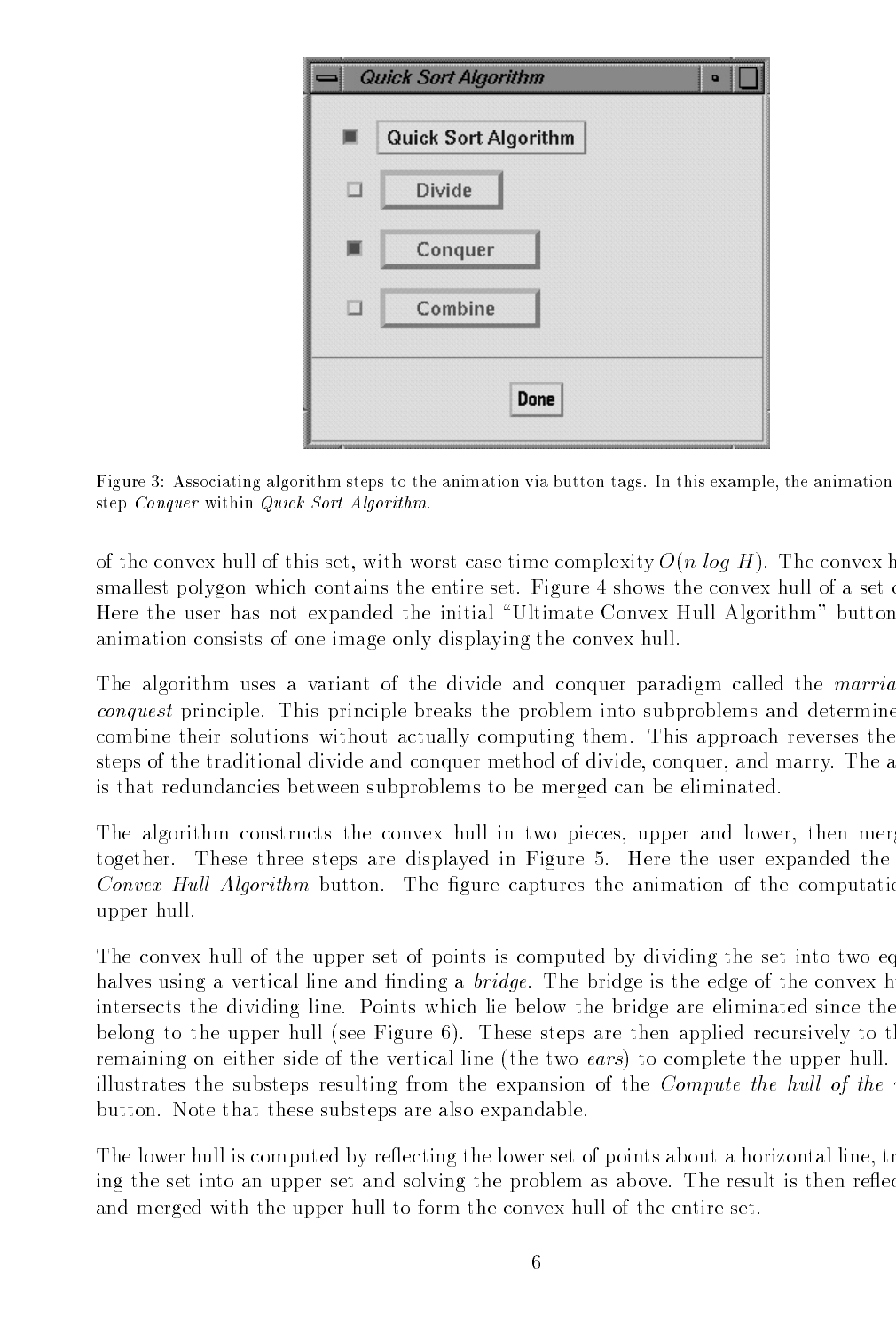

Figure 4: Animating the Ultimate Convex Hull Algorithm button displays the final output of the anim convex hull of the points



Figure 5: The main steps of the algorithm (the result of expanding the Ultimate Convex Hull Algorith showing a frame of animation corresponding to the computation of the upper hull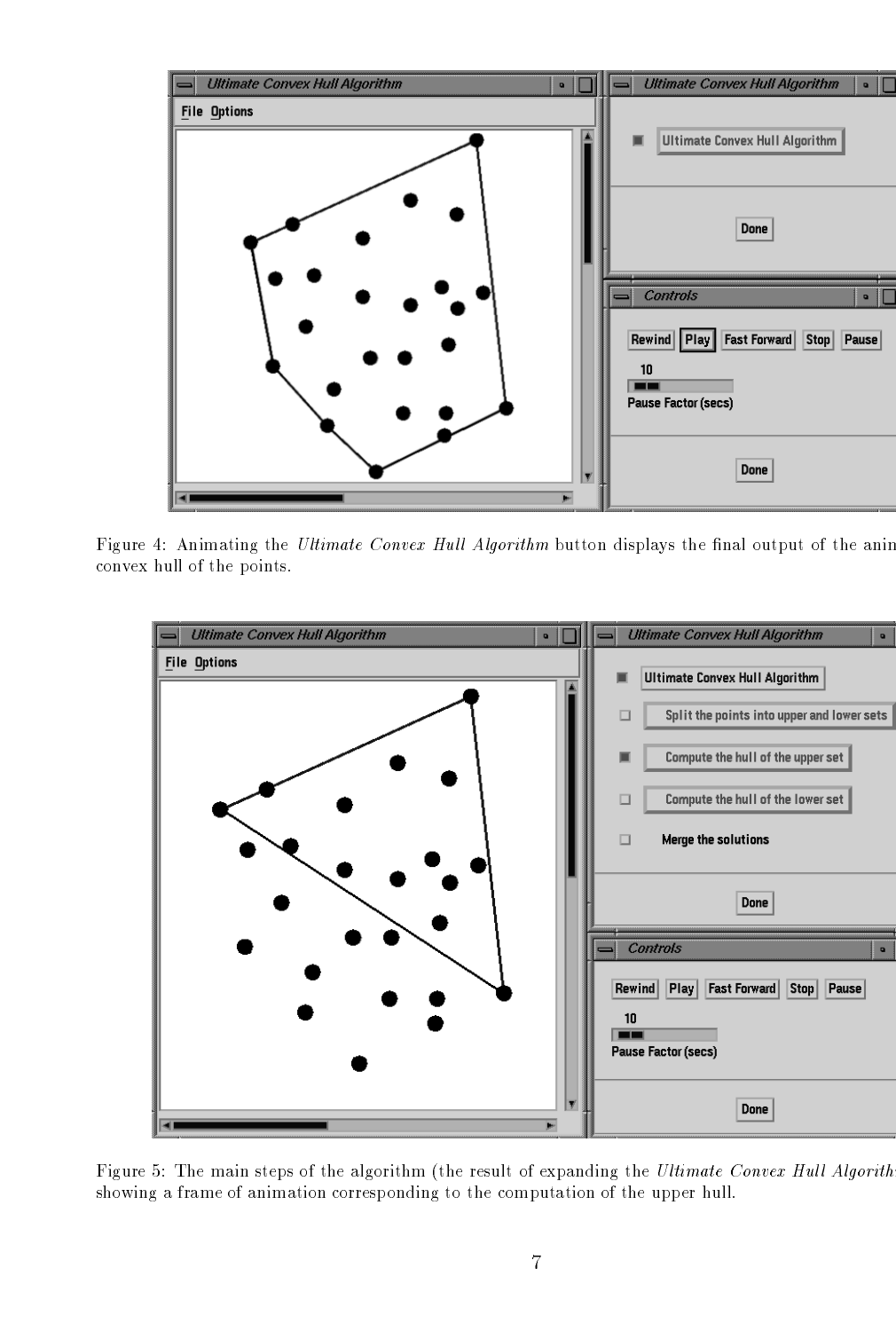

Figure 6: The granularity of the algorithm is altered by expanding the Compute the hull of the upper set animate the substeps involved in the computation of the upper hull Points of the upper hull which are appear as light gray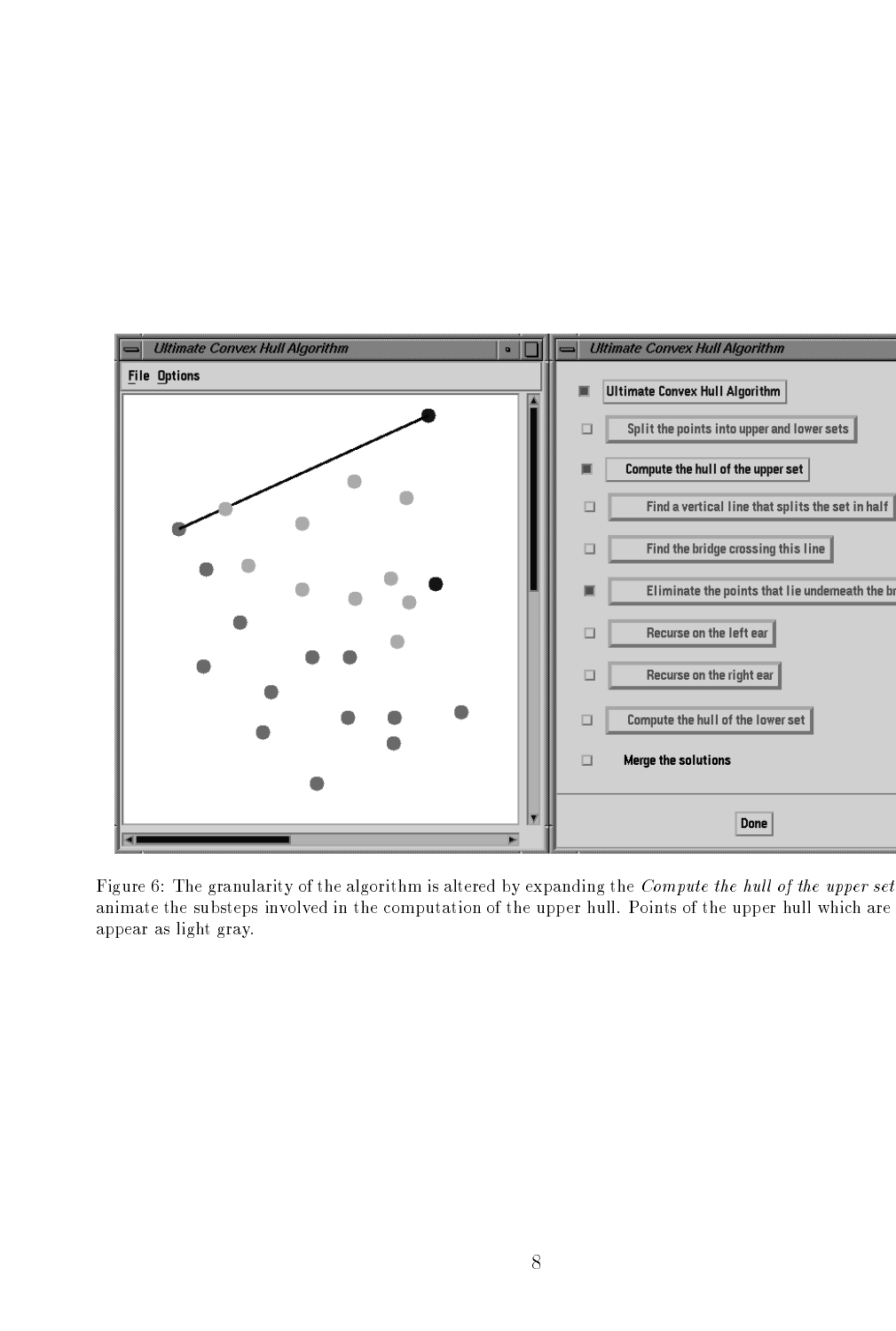

Figure 7: Further details as to the computation of the lower hull are selected (note that they do not further).

The algorithm animation, with varying levels of detail selected for each step in the co algorithm, is displayed in Figure 7. This example emphasizes the flexibility of the appro

#### Conclusions  $\overline{5}$

This paper presents a novel interface approach for algorithm animation which utilizes ex buttons to allow for dynamic top-down explorations of an algorithm Traditionally the t approach has been successful due to its ability to allow systematic abstractions of the p it describes. In providing a flexible interface that reveals an algorithm in such a fashio benefits of this approach are integrated with those found in existing animations.

The advantages of this approach include

Varying levels of granularity are supported The top-down approach reinforces st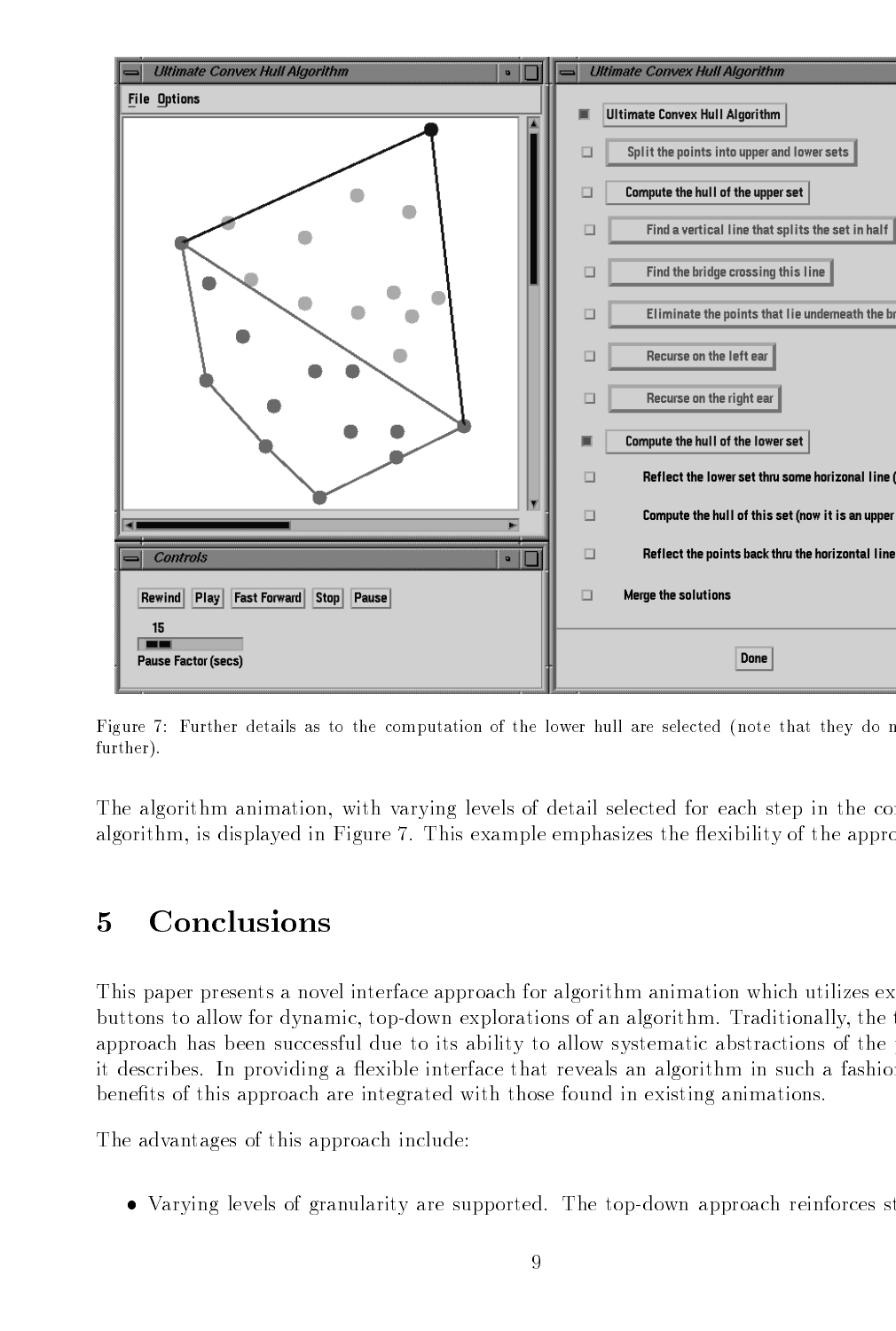thinking while allowing the user to personalize the amount of detail presented. Inf can be hidden effectively to avoid obscuring or complicating the desired level of abs

- Algorithm pseudo-code and animation are integrated Using the expandable bu display the algorithm in a simple structured format facilitates interaction with the a itself. This provides a verbal description of the algorithm animation as individual highlighted with their corresponding animation events. This association is vit learning process
- Facilitates the animation design. From the animator's point of view, this approac suggestion of how to plan the presentation. By designing the animation from a perspective it is probable that the resulting animation has more clarity than one in an ad hoc fashion
- Provides a mechanism for interface consistency. Since the algorithm is the user the method of interaction remains relatively similar for different algorithm animation ensures that students can switch between different animations easily.
- Navigational controls are provided. In traditional teaching environments, the stu little or no control over the speed or order of the presentation Allowing the student previous animations and control the pace of the motion further tailors the explo suit individual needs
- Support for other requirements Since the top-down approach does not interfere representation of the objects being animated, it supports the addition of further representations, interaction history, and multiple views.

It is worth noting that the top-down approach has some limitations Not all algorithm top-down presentation such as real-time concurrent and ob ject-oriented algorithms F algorithms, it may be quite difficult to maintain context using the scrollable window alo

Since textual algorithm descriptions are integrated with the associated animations it wo possible to extend the method for the purpose of program visualization. However, this is not since programs are usually much larger than their associated algorithms

An advantage of using a top-down approach in systems programming is that it pro avenue for reuse of algorithms and code. By allowing the expandable buttons to access animations, the approach provides a framework for integrating other algorithms.

In conclusion the top-down approach provides an elegant solution to the problem of algorithms to students. The response to our example convinces us that the incorpo expandable buttons into an algorithm animation system would be beneficial.

## Acknowledgements

The authors would like to thank Hausi Muller for presenting the convex hull algorithm down fashion so well, that it inspired this research. Thanks also to Brian Storey, Bryan